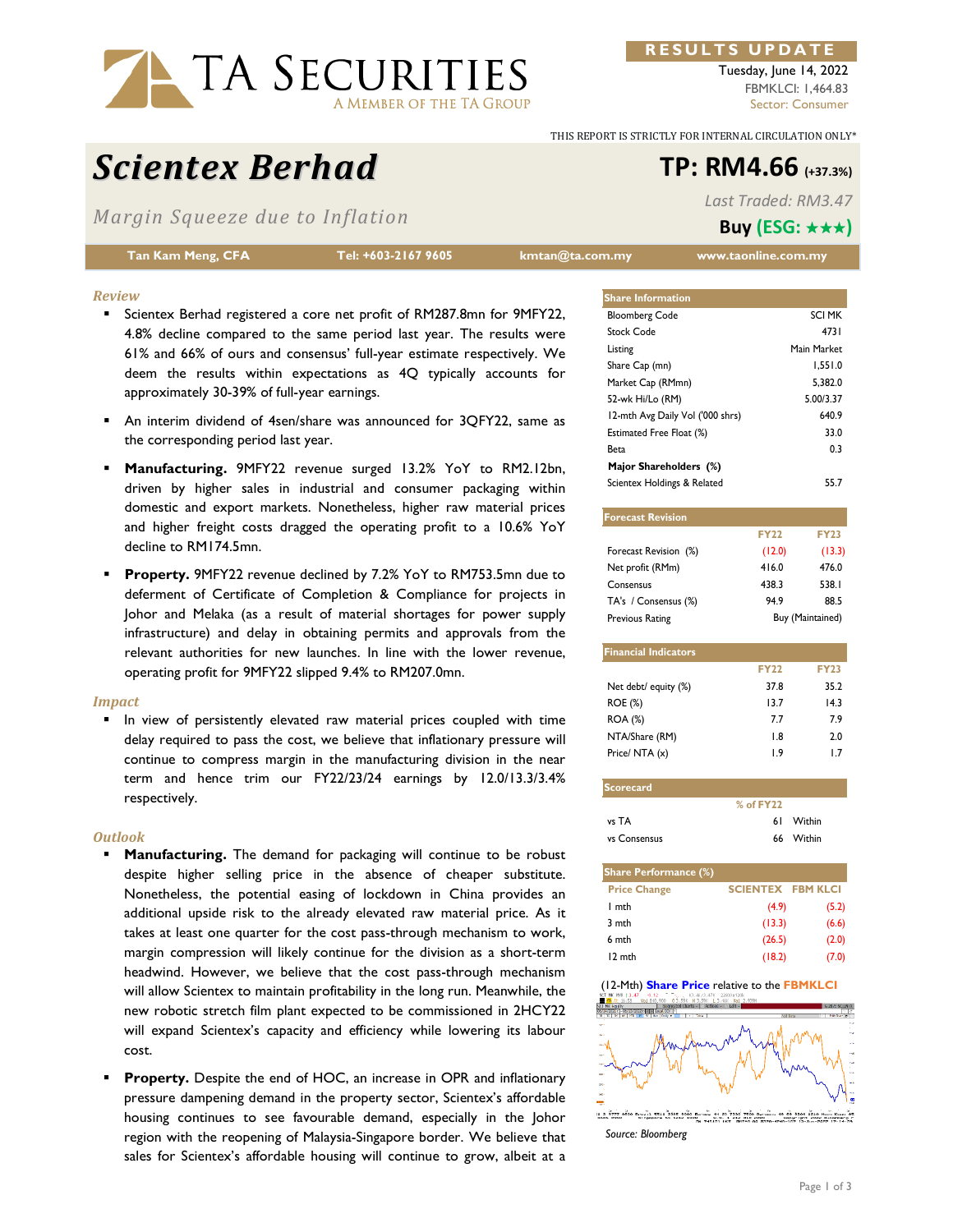## TA SECURITIES

slower pace. Additional construction material cost will be a headwind but Scientex plans to review prices with slight upward adjustment while maintaining affordability of the houses if required.

#### *Valuation*

 We move our valuation year forward to CY23 while adding a conglomerate discount of 10% on Scientex's fair value to account for its diversified business segments. As a result, we revise our TP to RM4.66/share (previously RM5.25/share) based on unchanged 20x Manufacturing earnings and 14x Property earnings. Reiterate Buy.

#### **Table 1: Earnings Summary**

| <b>FYE July (RMmn)</b>     |        | <b>FY20</b> | <b>FY21</b> | <b>FY22E</b> | <b>FY23F</b> | <b>FY24F</b> |
|----------------------------|--------|-------------|-------------|--------------|--------------|--------------|
| Revenue                    |        | 3,518.6     | 3.656.0     | 4,101.7      | 4.529.3      | 4.849.1      |
| <b>EBITDA</b>              |        | 656.9       | 707.2       | 720.8        | 787.4        | 895.9        |
| <b>EBIT</b>                |        | 549.5       | 600.3       | 599.2        | 660.4        | 769.0        |
| <b>Reported PBT</b>        |        | 544.3       | 601.0       | 585.8        | 648.9        | 760.0        |
| Adj. PBT                   |        | 576.2       | 597.2       | 585.8        | 648.9        | 760.0        |
| <b>Reported Net Profit</b> |        | 390.1       | 457.2       | 416.0        | 476.0        | 559.1        |
| Adj. Net profit            |        | 422.0       | 453.5       | 416.0        | 476.0        | 559.1        |
| <b>Basic EPS</b>           | (sen)  | 25.2        | 29.5        | 26.8         | 30.7         | 36.0         |
| Adj. EPS                   | (sen)  | 27.2        | 29.2        | 26.8         | 30.7         | 36.0         |
| <b>PER</b>                 | (x)    | 13.8        | 11.8        | 12.9         | 11.3         | 9.6          |
| Net Dividend               | (sen)  | 7.7         | 9.0         | 10.0         | 0.11         | 12.0         |
| Dividend Yield             | $(\%)$ | 2.2         | 2.6         | 2.9          | 3.2          | 3.5          |

#### **Table 2: 3QFY22 Results Analysis**

| <b>FYE July (RMmn)</b>  | <b>3QFY21</b> | <b>2QFY22</b> | <b>3QFY22</b> | QoQ (%) | YoY (%) | 9MFY21  | <b>9MFY22</b> | YoY $(\%)$ |
|-------------------------|---------------|---------------|---------------|---------|---------|---------|---------------|------------|
| Revenue                 | 976.8         | 952.0         | 993.8         | 4.4     | 1.7     | 2,685.6 | 2,874.0       | 7.0        |
| $\sim$ Manufacturing    | 671.5         | 692.8         | 749.7         | 8.2     | 11.6    | 1,874.1 | 2,120.5       | 13.2       |
| $\sim$ Property         | 305.3         | 259.2         | 244.2         | (5.8)   | (20.0)  | 811.5   | 753.5         | (7.2)      |
| <b>Interest Expense</b> | (3.0)         | (4.9)         | (5.0)         | 2.2     | 69.9    | (7.6)   | (14.3)        | 87.I       |
| Interest Income         | 3.3           | 3.1           | 2.0           | (36.4)  | (39.5)  | 9.6     | 6.6           | (30.8)     |
| Depreciation            | (26.6)        | (27.8)        | (27.8)        | 0.0     | 4.6     | (80.1)  | (83.5)        | 4.1        |
| <b>EBITDA</b>           | 175.2         | 153.7         | 151.1         | (1.7)   | (13.7)  | 504.7   | 465.8         | (7.7)      |
| <b>Operating Profit</b> | 148.6         | 125.9         | 123.3         | (2.0)   | (17.0)  | 424.5   | 382.4         | (9.9)      |
| $\sim$ Manufacturing    | 64.5          | 53.7          | 57.0          | 6.2     | (11.7)  | 196.1   | 175.4         | (10.6)     |
| $\sim$ Property         | 84.0          | 72.2          | 66.3          | (8.2)   | (21.1)  | 228.4   | 207.0         | (9.4)      |
| EI                      | (3.1)         | (6.7)         | (9.8)         | nm      | nm      | 12.1    | (2.9)         | nm         |
| <b>Reported PBT</b>     | 148.9         | 124.1         | 120.3         | (3.1)   | (19.2)  | 426.5   | 374.7         | (12.1)     |
| Taxation                | (32.3)        | (25.2)        | (25.7)        | 1.7     | (20.6)  | (88.9)  | (73.0)        | (17.9)     |
| Minority Interest       | (6.7)         | (5.2)         | (6.3)         | 19.7    | (6.4)   | (23.0)  | (16.9)        | (26.7)     |
| <b>Reported Profit</b>  | 109.9         | 93.6          | 88.3          | (5.6)   | (19.6)  | 314.6   | 284.9         | (9.4)      |
| Adj. Net Profit         | 113.0         | 100.3         | 98.I          | (2.2)   | (13.2)  | 302.5   | 287.8         | (4.8)      |
| EPS (sen)               | 7.1           | 6.0           | 5.7           | (5.6)   | (19.6)  | 20.3    | 18.4          | (9.5)      |
| Adj EPS (sen)           | 7.3           | 6.5           | 6.3           | (2.2)   | (13.2)  | 19.5    | 18.6          | (4.9)      |
| DPS (sen)               | 4.0           | 0.0           | 4.0           | nm      | nm      | 4.0     | 4.0           | nm         |
|                         |               |               |               | %-pts   | %-pts   |         |               | %-pts      |
| EBIT Margin (%)         | 15.2          | 13.2          | 12.4          | (0.8)   | (2.8)   | 15.8    | 13.3          | (2.5)      |
| $\sim$ Manufacturing    | 9.6           | 7.7           | 7.6           | (0.1)   | (2.0)   | 10.5    | 8.3           | (2.2)      |
| $\sim$ Property         | 27.5          | 27.9          | 27.2          | (0.7)   | (0.4)   | 28.1    | 27.5          | (0.7)      |
| PBT Margin (%)          | 15.2          | 13.0          | 12.1          | (0.9)   | (3.1)   | 15.9    | 13.0          | (2.8)      |
| Net Margin (%)          | 11.6          | 10.5          | 9.9           | (0.7)   | (1.7)   | 11.3    | 10.0          | (1.2)      |
| Tax rate (%)            | 21.7          | 20.3          | 21.3          | 1.0     | (0.4)   | 20.8    | 19.5          | (1.4)      |